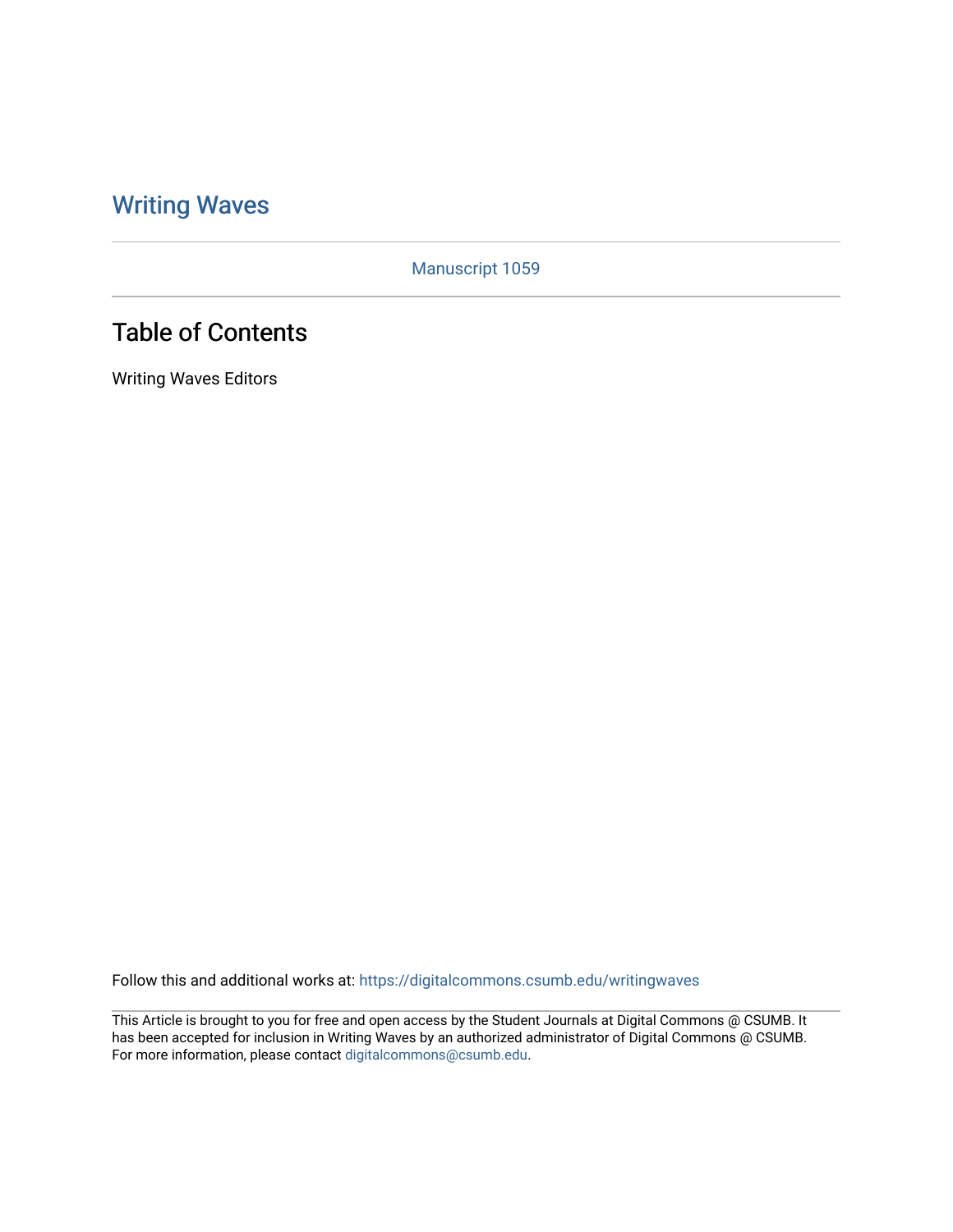## Table of Contents

### 1. Letter From the Editors

### 2. Art

Annabelle McCarthy Lizard Series Matthias Milton The Bay, Jaws, and Sacrifice Lindsay Newey Bat, Head, and Jester Bryanna Reilly Sea Otter Brenda Rodriguez A Spring In Despair Edgardo Sanchez Doodles and Drawings

#### 3. Texts

Aubrey Amila I am going bald Cindy Arellano Papá's Dream made Reality McKenna Baker d'où je viens Parker Garrett One Nation Under God Mizzabelle N. Haines History: It's Up to Your Interpretation Anne Hansen Running Out of Spoons Kayla Katz A Wave of Memories Washing Away Benitoangel Macias De Donde Soy Benitoangel Macias [What's up with the Gaming Industry]